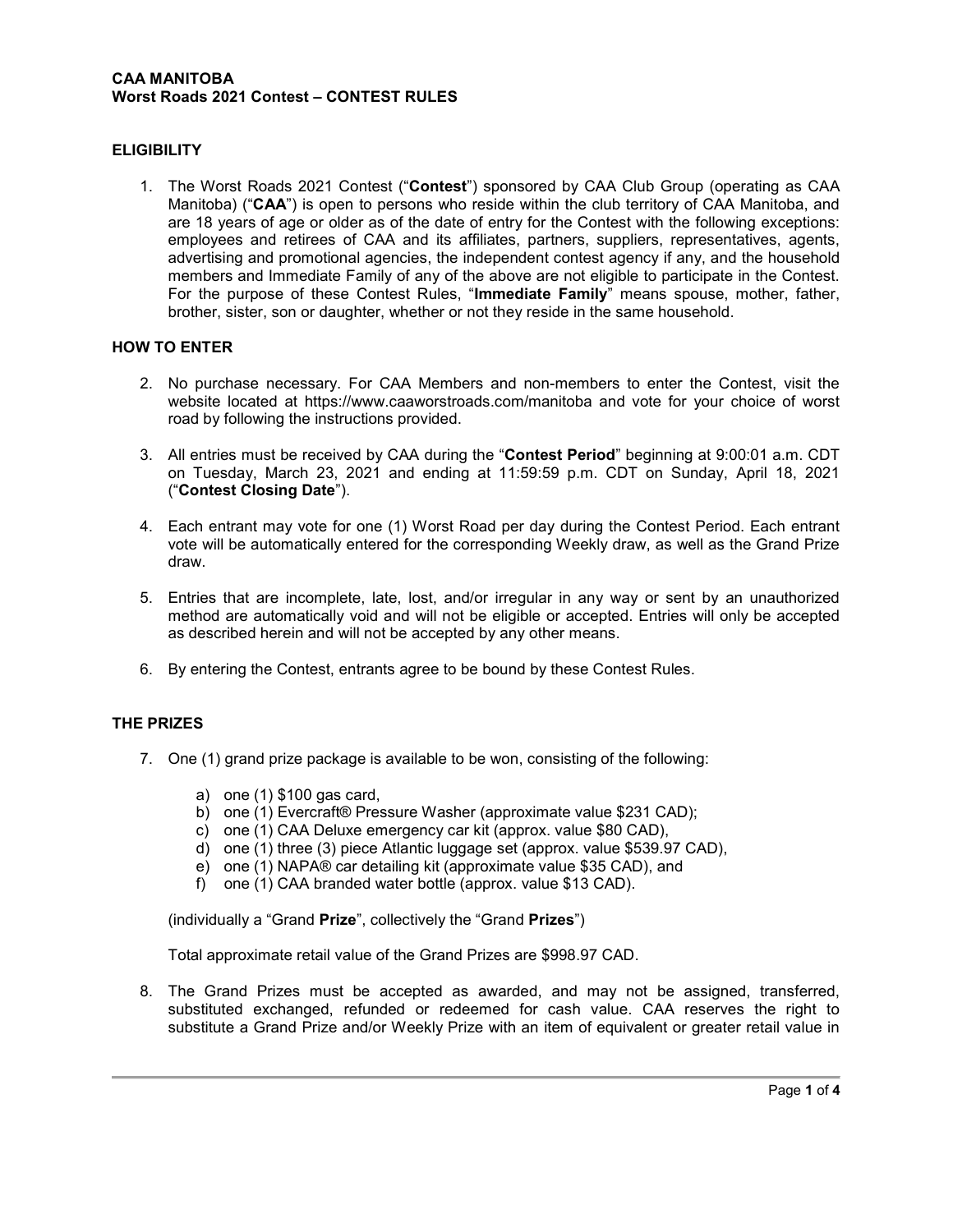the event that a Grand Prize and/or Weekly Prize is unavailable due to circumstances beyond CAA's control.

### THE DRAWS

| ۰.<br>×<br>v |
|--------------|
|--------------|

| <b>Grand Draw</b>  | <b>Qualifying Entry Period</b>                                                                                                                                             | <b>Grand Draw Date</b> |
|--------------------|----------------------------------------------------------------------------------------------------------------------------------------------------------------------------|------------------------|
| <b>Grand Prize</b> | All entries received between 9:00:01 a.m. CDT on<br>Tuesday, March 23, 2021 to 11:59:59 p.m. CDT on<br>Sunday, April 18, 2021 will be entered for the Grand<br>Prize draw. | April 23, 2021         |

#### WINNER CONFIRMATION

- 10. Selected entrants will be notified by telephone at the number provided at the time of entry. No communication or correspondence will be entered into, except with selected entrants.
- 11. To be confirmed the Grand Prize Winner, the selected entrant must:
	- (a) confirm compliance with these Contest Rules;
	- (b) accept the Grand Prizes as awarded;
	- (c) correctly answer a mathematical skill-testing question without assistance of any kind, whether mechanical or otherwise, and within the time prescribed; and
	- (d) sign and return a Declaration of Eligibility and Release, in the form requested by CAA, within five (5) business days from the date of delivery thereof.
- 12. If the selected entrant cannot be contacted by telephone personally and without leaving a message within two (2) business days of the first attempt to contact him/her and after a minimum of two (2) attempts, or fails to be confirmed as the Grand Prize Winner within the time prescribed, he/she will be disqualified and will not receive the Grand Prizes, and another eligible entry will be selected from the remaining eligible entries received until such the Grand Prize Winner is confirmed. The initial selected Grand Prize Winner will have no recourse towards CAA or anyone involved in the Contest.

# AWARDING OF PRIZES

- 13. Selected entrants are subject to verification by CAA and/or its designated representatives, in their sole discretion.
- 14. Refusal by an entrant to accept the Grand Prizes or any part of the Grand Prize releases and forever discharges CAA and its agents from all obligations related to the Grand Prizes including delivery.

# GENERAL RULES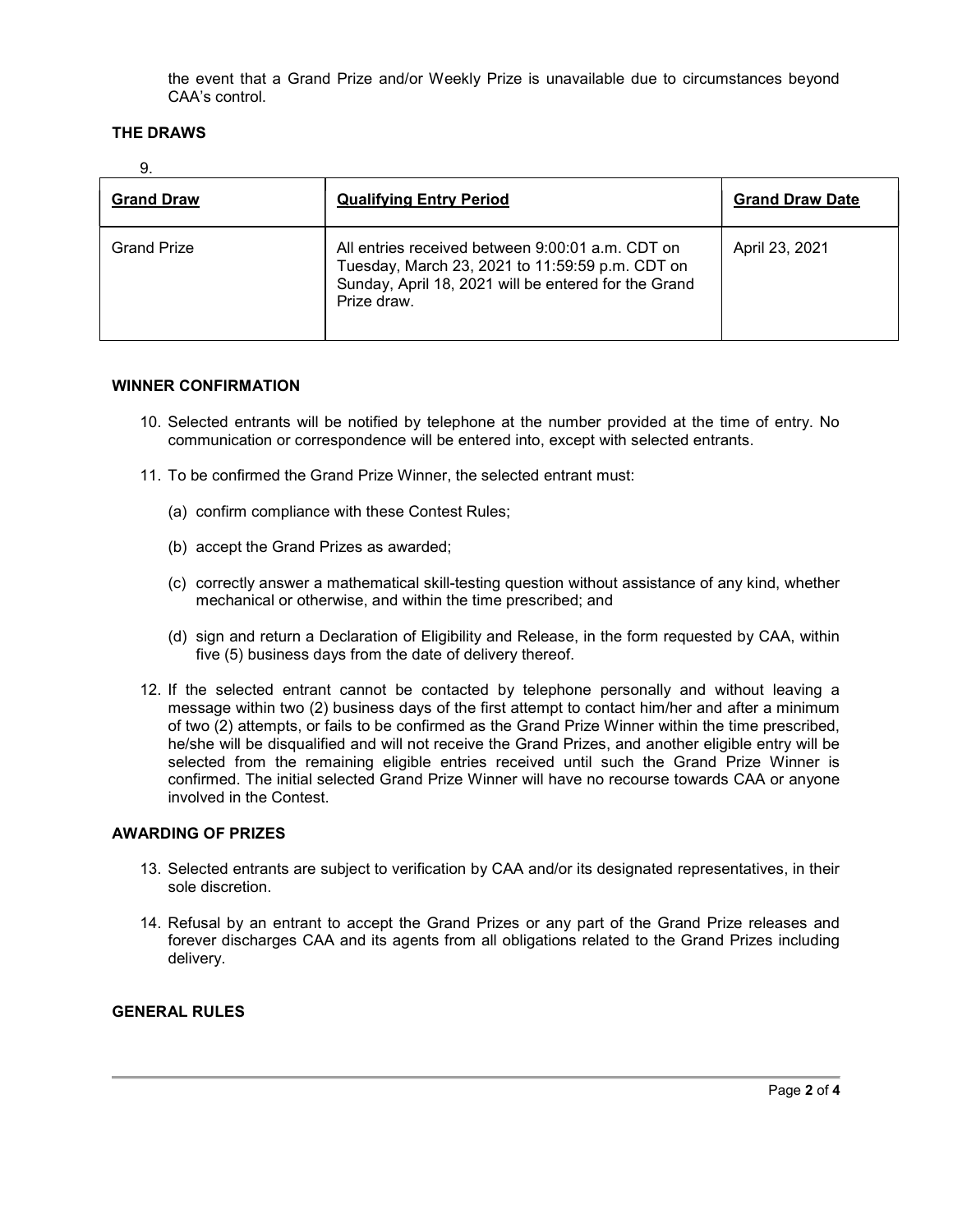- 15. By entering the Contest, entrants agree to release CAA and its affiliated companies, and their officers, directors, employees, suppliers, sponsors, administrators, representatives and agents, including but not limited to CAA's advertising and promotional agencies (the "Releasees") from any and all liability claims or actions of any kind whatsoever arising from their participation in the Contest or use of any Grand Prize awarded as a result of this Contest.
- 16. CAA's suppliers are independent third parties over which CAA does not exercise any control. CAA is not responsible for the acts or omissions of these suppliers, nor does it assume any responsibility for any claims, losses, damages, costs, expenses, delays or loss of enjoyment to the Grand Prize Winner.
- 17. By entering the Contest, entrants consent to the use of their personal information for the purposes described as follows. All entries become the property of CAA and none will be returned. By completing the entry form, all entrants consent to the collection, use, and distribution of their personal information by CAA for the purposes of administering the Contest and for any purpose required or permitted by law. CAA may, from time to time, upon consent of the entrant, use the personal information provided in connection with this Contest to (i) contact selected entrants for the purpose of notifying him/her, (ii) contact entrants directly regarding products and services provided by CAA and its affiliates, and (iii) research the effectiveness of websites and the marketing, advertising and sales efforts of CAA and its affiliates. Please see CAA's Privacy Policy at https://www.caamanitoba.com/privacy\_policy for more information.
- 18. By entering the Contest, entrants agree that the decisions of CAA are final and binding. CAA may, at its sole discretion, terminate or withdraw any Contest entry without liability and without notice to the entrant. CAA reserves the right, in its sole discretion, to cancel, modify or suspend this Contest for any reason including should a virus, bug, unauthorized human intervention or other cause beyond the reasonable control of CAA corrupt or affect the security or proper administration of the Contest. Any attempt to deliberately damage any website or to undermine the legitimate operation of this Contest is illegal, and should such an attempt be made, CAA reserves the right to seek remedies and damages to the fullest extent permitted by law, including, where appropriate, criminal prosecution. Entries are subject to verification and will be declared invalid if they are illegible, mechanically reproduced, mutilated, forged, falsified, altered or tampered with in any way. CAA reserves the right to change the terms of this Contest or terminate it at any time, without prior notice.
- 19. Online entries must be made by the original, manual keystrokes of the individual entrant. Use of mechanical assistance, form filling software, or robotic assistance is prohibited.
- 20. Only one (1) entrant's name may appear on the entry form. In the event of a dispute as to the identity of a selected entrant based on an e-mail address, the winning entry will be deemed to have been made by the Authorized Account Holder of the e-mail address at the time of entry. The "Authorized Account Holder" is the natural person who is assigned an e-mail address by an internet service provider, or other organization responsible for assigning e-mail addresses for the domain associated with the e-mail address in question.
- 21. CAA assumes no responsibility for entries which are late, lost, stolen, damaged, illegible, incomplete, misdirected, postage due, destroyed or delayed. CAA assumes no responsibility for any failure of the Contest website or computer systems during the Contest Period, for any problems or technical malfunction of any telephone network or lines, computer on-line systems, servers, access providers, computer equipment, software, failure of any entry including an online entry to be received by CAA on account of technical problems or traffic congestion on the Internet or at any website, or any combination thereof including any injury or damage to an entrant's or any other person's property (including computer) related to or resulting from participating in, or downloading any material in relation to the Contest.